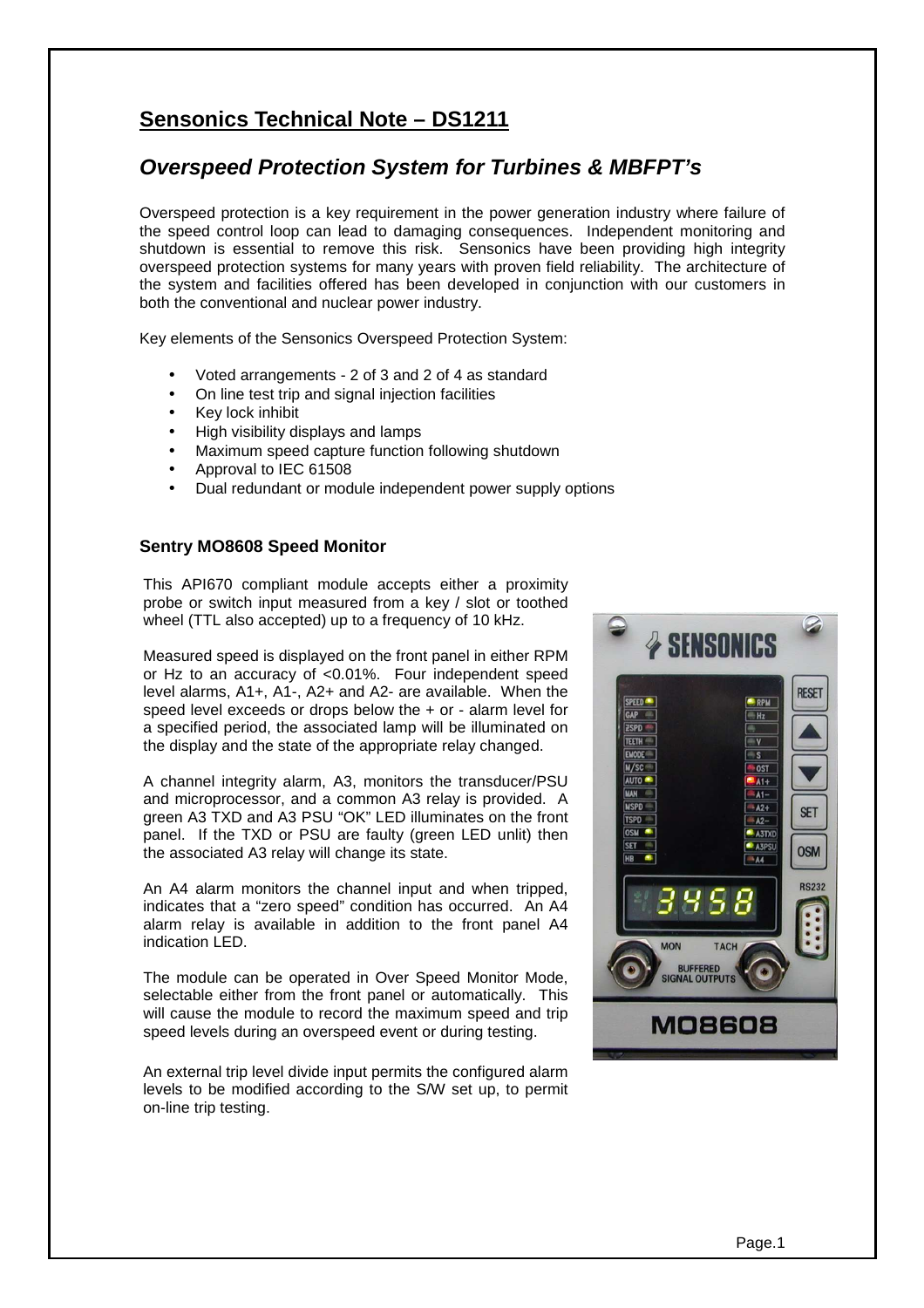The module when configured for overspeed mode can respond rapidly to shutdown plant exceeding alarm levels. The processing circuit exhibits a delay of approximately 0.7ms before initiating an alarm, additional delay is dependant on the number and teeth and rotational speed of the machine as well as the trip relay. For 3000RPM machines a delay of less than 20ms can be reasonably achieved

The RS485 interface available at the rear of the MO8608 unit can also be used to provide a remote speed display facility.

#### **Voting & Diagnostics Module**

The MO8616 provides 2 of 3 channel voting functionality as well as diagnostic facilities. Robust relay logic is utilised to perform the logic function, providing a high integrity voting system when used in combination with the 86xx series of Sentry measurement channels.

The unit accepts voltage free contacts through the rack backplane and provides a set of change over contacts representing the voted alarm state. This is configurable to a latching or non-latching alarm mode.

The front panel provides visual indication of each channel alarm status as well as the voted trip status. A reset key switch is available for clearing down any alarms.

Diagnostics are included within this unit accessible through individual key switches located on the front panel. Each channel switch has three options, 'Run', 'Test' and 'Inject'.

The Run position is the normal mode of operation (key can only be removed in this position). The 'Test' position operates the Trip Level Divide function, which permits individual channels to be tested online by modifying the trip level. The 'Inject' position provides the facility to drive an external speed signal (derived from a signal source) to individual speed modules to verify accuracy and trip points.



#### **Reliability Data**

SIL calculations of the MO8608 module in single channel and 2 of 3 voted arrangement according to IEC61508 analysis requirements have been completed and the results detailed below.

The MO8608 module has a significant installation base in the UK and analysis of returns due to faults demonstrated an MTBF of 34 years. As can be seen the calculated theoretical MTBF is lower (worse) than that measured which adds substance to the SIL analysis and calculations.

To summarise:

|                     | MTBF SFF PFD |                       | SIL |
|---------------------|--------------|-----------------------|-----|
| MO8608              |              | 19yrs 96% 1.01E-03 2  |     |
| MO8608 voted 2 of 3 |              | 540yrs 96% 4.86E-05 3 |     |

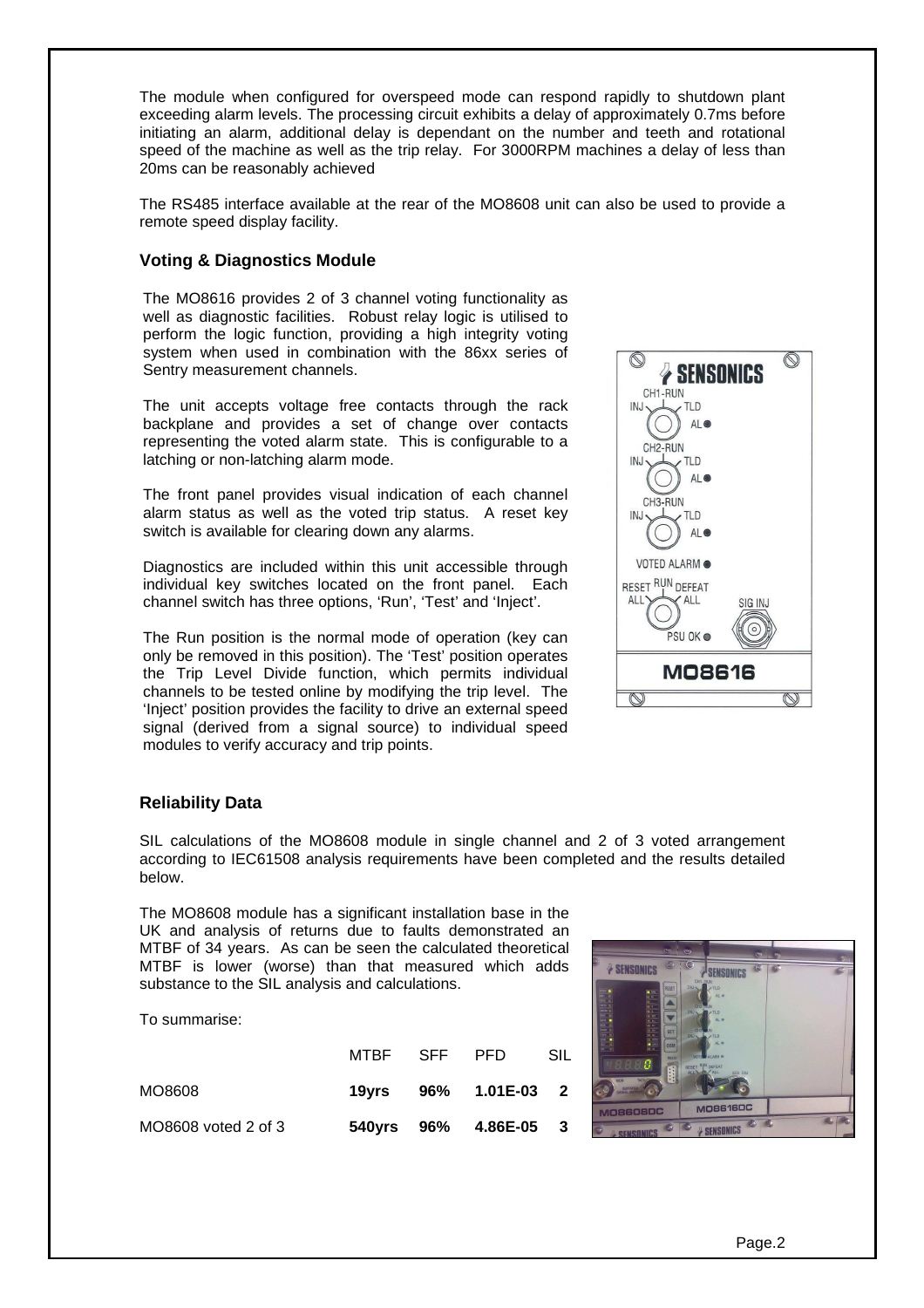# **Mechanical Configuration**

The rack layout and is illustrated below. This diagram includes a further module option in addition to the speed and voting to provide a dual redundant power supply. Each module provides a +24Vdc supply to the rack backplane and regulates from 110/240 Vac.